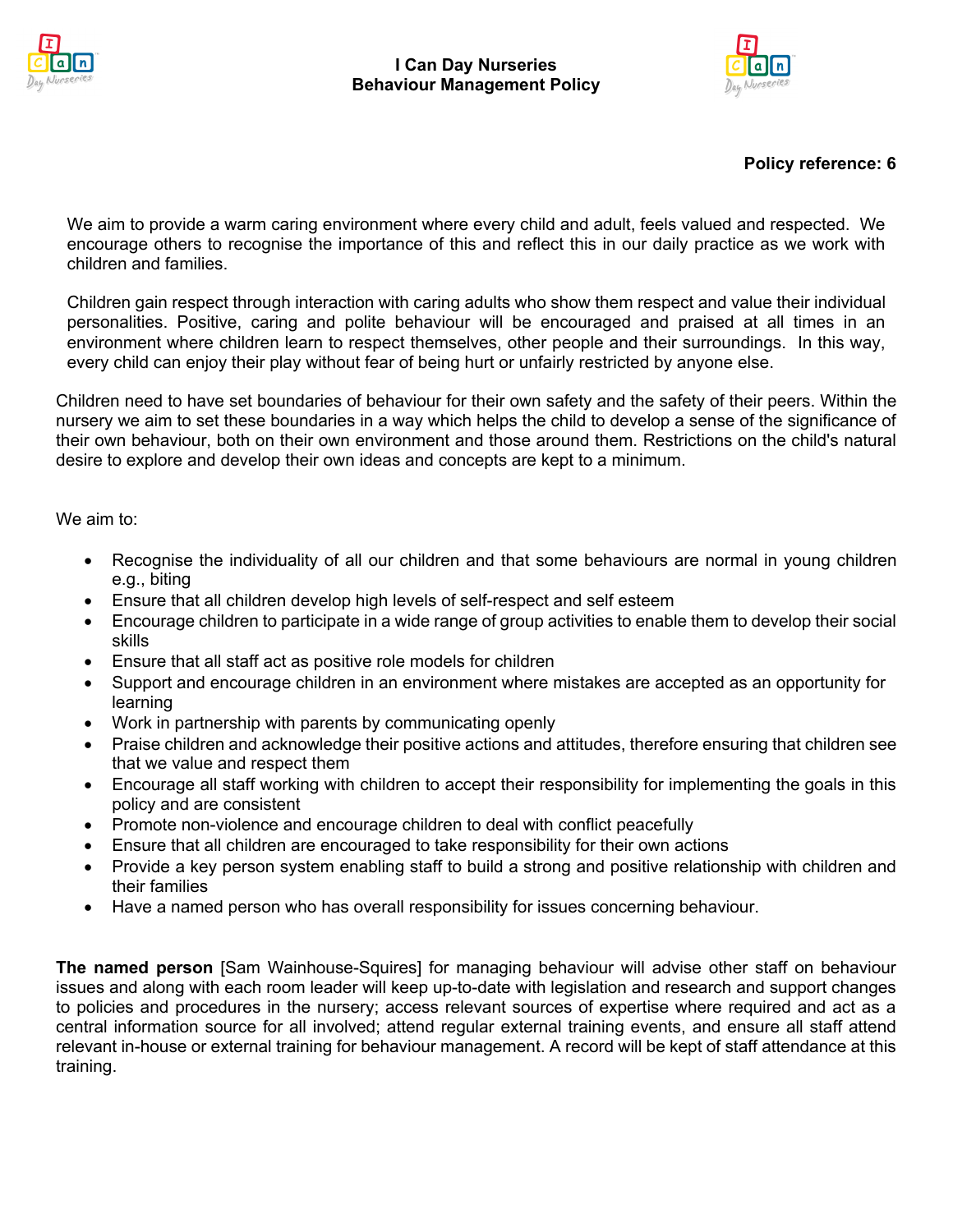

# **I Can Day Nurseries Behaviour Management Policy**



### **How we promote positive behaviour:**

We will use the nursery Behaviour Management Toolbox (see appendix 1) to guide us when promoting positive behaviour, the toolkit includes:

- **Praise** Catch the children being good. Reward them with praise and a thumbs up.
- **Positive feedback** Use body language, tone of voice, visual structure and facial expressions to reinforce your spoken words.
- **Closed choice** Give the children a choice of two things, both of which are acceptable to you.
- **Role model** Make sure we model appropriate behaviour when we interact with the children, parents and with members of the staff team.
- **Ignore minor incidents** Give children who are behaving inappropriately the minimum amount of attention
- **Distraction –** When we can, we will distract children rather than confront them. This can break the cycle of inappropriate behaviour.
- **Looking at our environment, routines, activities** We will review environments, routines and activities to ensure they are age and developmentally appropriate. We will try out new things if we think they might have a positive effect on a child's behaviour.

Alongside the points from the Behaviour Management Toolbox, we will also:

Use Consistent age-appropriate rules/boundaries, we will ensure all our rules/boundaries are presented in a positive manor.

Where possible, involve the children in solving their own problems/issues with each other.

Have a strong focus on developing the children's personal, social, and emotional development, this includes planning turn taking activities,

Support the children to recognise and acknowledge their own and their peers' feelings and emotions

Support the children to use self-regulation techniques to help them manage their own behaviour and emotions.

Prepare the children for change, e.g forewarning them that it will soon be tidy up time.

## **Dealing with challenging behaviour**

When working with under 5's we understand that the children are learning how to behave appropriately and many of the things they do are normal for their stage of development. However, there are occasions where a child's behaviour can become challenging, and we may need to put additional strategies in place to help support the child's development.

- Use the word 'Stop'
- Deal with the child who has been hurt first
- Follow nursery procedures/plans if one is in place. -
- Use Rule/Ignore/Praise to refocus the child.
- Use thinking time (Not with under  $2's$ ) as long as this is age appropriate for the child.